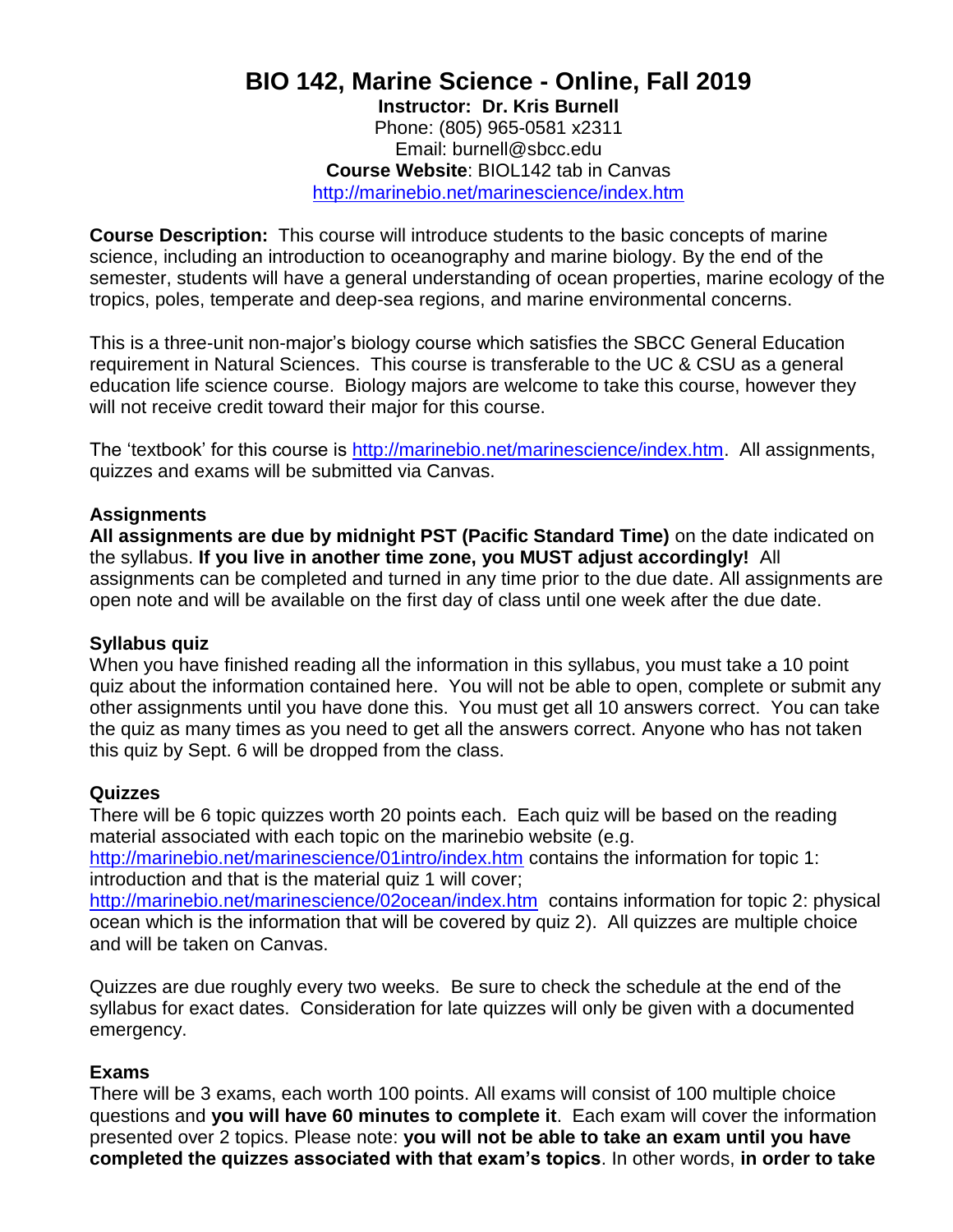**exam 1, you MUST have completed quizzes 1 and 2**. If you miss a quiz and the time window to take that quiz has closed, then you will be in deep trouble! Do not fall behind!

Note: the point of these exams is to assess how well you"ve learned and understand the information presented on the marinebio website. If you simply plan to read each question, then look up the information on the website or other internet source, you very likely will not have time to finish the test. If you want to have time to finish and do well on the exams, you will need to study the material and prepare prior to taking them. Topic quizzes will model what the exam questions will be like.

Students who do not complete exam 1 will be dropped. **To pass the class, you must take all 3 exams**.

#### **Writing Assignments**

In addition to quizzes & exams, you will do 3 formal writing assignments: a Field Trip write up worth 75 points, a Scientific Experiment Report worth 75 points, and a Marine Journal Report worth 70 points. Detailed instructions and due dates for each of these are posted in the very first module, called "Written Assignments".

#### **Submitting Assignments**

All **documents must be saved as a .doc, .docx, .rtf, .txt, or a .pdf file** before they are uploaded and submitted. **Canvas and Turnitin.com CANNOT read .pages or google docs** so do NOT submit assignments in those formats. Assignments submitted in either of those formats **(**.pages or google docs) cannot be read or graded and thus will receive a score of 0.

#### **Discussion**

Group discussions will take place in the discussion forum on Canvas. This forum is a place where you can engage in discussions with your classmates about relevant course material. You will be expected to participate in at least two (2) group discussions during the semester. You will enter this forum by selecting the "discussion" tab at the left of the class homepage in Canvas. Once in the discussion forum, you will post a topic and/or reply to a topic posted by another student. Each discussion submission should be **at least 5 sentences long** and each is worth 25 points. You can post a discussion at any time during the semester. Just **be sure you have completed both of them by the last day of instruction, Dec. 7, 2019**.

If you are wondering what an appropriate discussion topic might be, you might consider one of the following: post a link to the article you read for your Journal Report and give your thoughts or opinions about it; talk about where you went on your field trip and what you learned; or simply comment on a class topic you found interesting (e.g. "I was fascinated to learn...."). Of course you can also respond to another student"s post. Again, just be sure each submission is relevant, thoughtful, and at least 5 sentences in length.

#### **Late Work**

Unless previously approved, any work submitted late will incur a **10% reduction in points for each day it is late. All work submitted a week or more past its due date will receive a score of 0.**

#### **Attendance**

If a student fails to submit any assignments over a period of 2 weeks or more, they will be considered as "no longer attending" and is subject to being dropped from the class.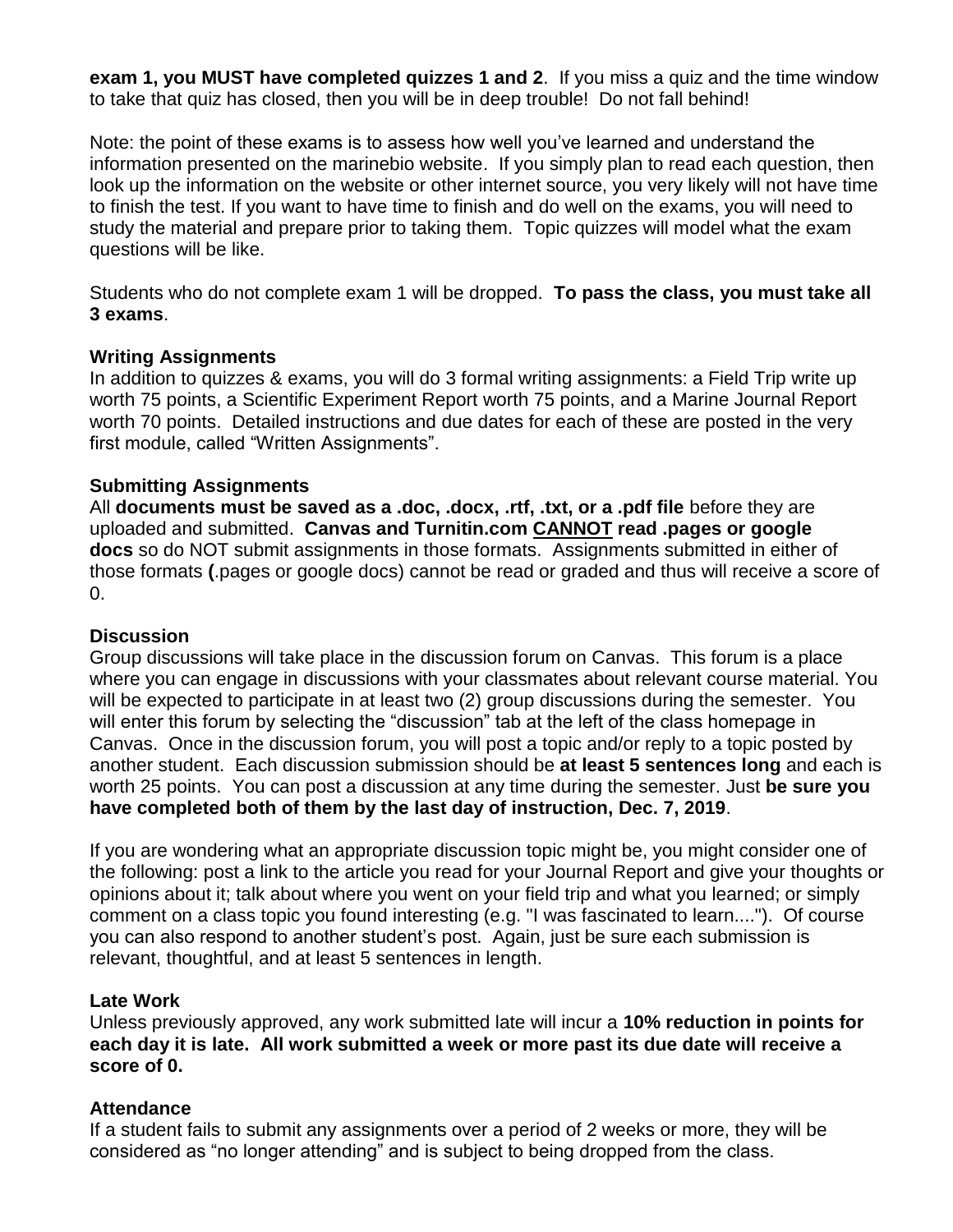#### **Course Grading**

Points are earned as follows:

| <b>Assignment</b>            | # due | <b>Points per</b> | <b>Total points</b> | % of grade |
|------------------------------|-------|-------------------|---------------------|------------|
| Syllabus quiz                |       | 10                | 10                  | 1%         |
| Quizzes                      | 6     | 20                | 120                 | 17%        |
| Exams                        |       | 100               | 300                 | 43%        |
| <b>Field Trip Report</b>     |       | 75                | 75                  | 11%        |
| <b>Scientific Experiment</b> |       | 75                | 75                  | 11%        |
| Journal Report               |       | 70                | 70                  | 10%        |
| <b>Discussion</b>            | ⌒     | 25                | 50                  | 7%         |

#### **NOTE: 10% per day late will be deducted from grades for all late assignments Assignments that are submitted past one week of their respective due date will not be accepted and will earn a score of 0**.

Your final grade in this course will be calculated as the % of the total possible of 700 points you earn during the course. Your corresponding letter grade will be assigned using the scale below.

Depending on the overall performance of this class, these percentages may be lowered, but they will not be raised. Therefore, anyone who earns 90% or above is guaranteed an A grade. Anyone who earns 80% or better is guaranteed at least a B, and so on.

| <b>GRADE</b> | <b>TOTAL</b><br><b>PERCENTAGE</b> | <b>TOTAL POINTS ACCRUED</b> |  |
|--------------|-----------------------------------|-----------------------------|--|
| $A+$         | 100-97%                           | 700-676                     |  |
| A            | 96-90%                            | 675-627                     |  |
| А-           | 89%                               | 626-620                     |  |
| $B+$         | 88-87%                            | 619-606                     |  |
| B            | 86-80%                            | 605-557                     |  |
| <b>B-</b>    | 79%                               | 556-550                     |  |
| $C+$         | 78-77%                            | 549-536                     |  |
| C            | 76-70%                            | 535-487                     |  |
| D            | 69-60%                            | 486-417                     |  |
| $F/FW^*$     | 59-0%                             | 416-0                       |  |

\* An FW will be assigned to any student who **earns less than 417 points and did not complete 90% of the assignments**. This means you need to complete at least 13 of the 15 assignments to earn an F. If you stop attending but take the last exam thinking that means you "completed the class", you are wrong. Completing the class means completing at least 90% of the assignments.

Students taking pass/no pass must get at least 70% to pass the class.

Please note that when I assign **final grades**, unless there is a clear and verifiable error (e.g. missing points for a completed assignment or a math error), those grades **are final**. Trust me, there is not a teacher on this planet who likes it when a student asks them to reconsider the grade they received. In fact, it annoys the crap out of us and will usually end up working against you – i.e. "Now you've annoyed me! There will be no favors here!" The take home message…there will be no changing your grade so please don"t ask.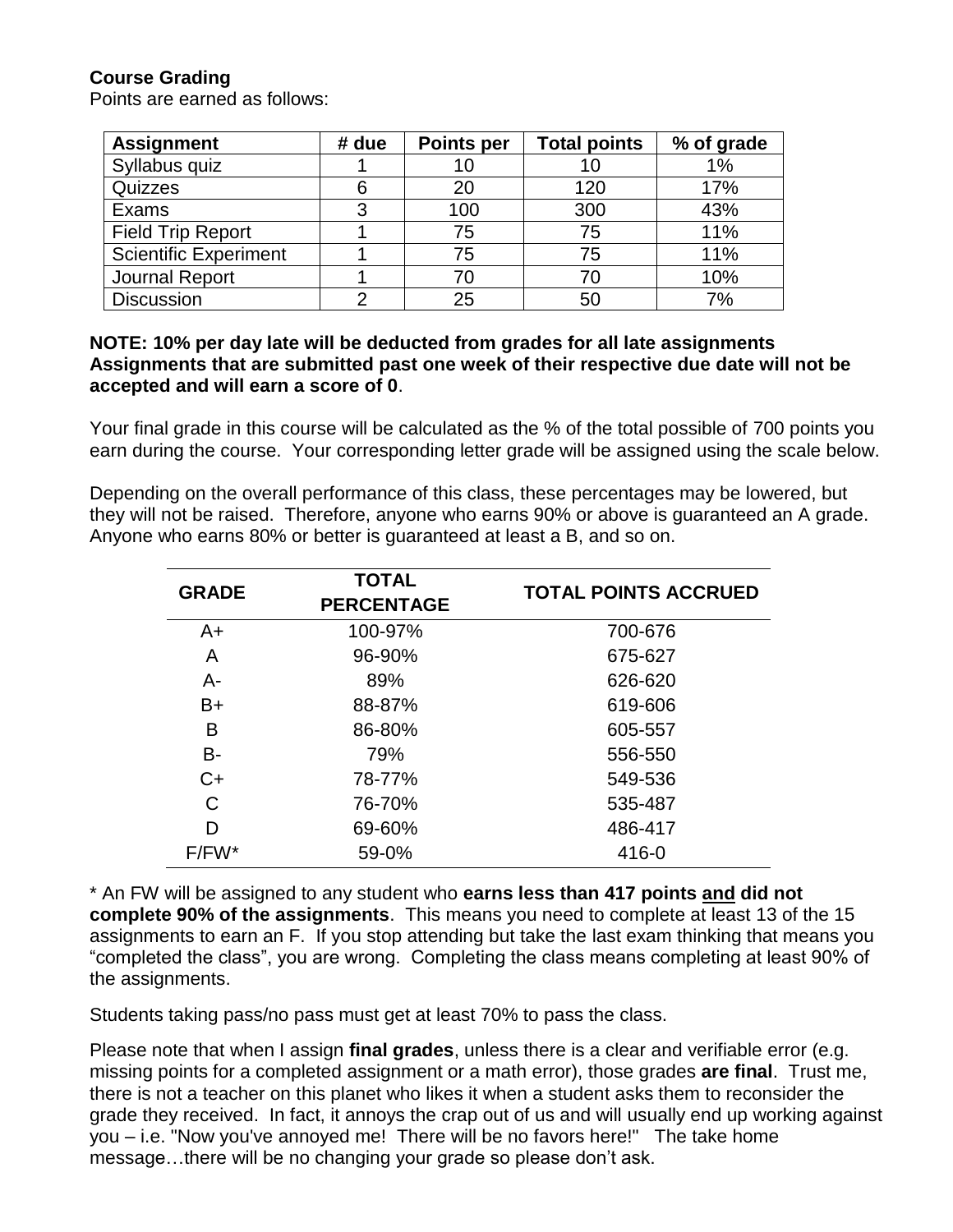Also please understand that when I determine final grades I put a lot of thought into it. I start by looking at the total number of points you actually earned. In most cases this is all that matters your points fall clearly in the middle of a grade range - and you will be assigned the grade that corresponds to the points you earned (see scale above). If, however, your final point tally is on the edge between 2 grades, then I look at things more closely. I know you would prefer to have the higher grade! So, what I try to determine is whether or not you have earned the bump up to that higher grade. To do this I take in to account many things. I will look at factors such as: did you do all the work or are there missing assignments; did you come to class on time and not leave early; were you engaged in class (e.g. asked questions, paid attention, weren't sleeping or on your phone, etc.); did you show improvement over the semester; and even what your average scores were on the tests. After considering all these things, I will make my final decision and, again, that decision is final. If you send me an email asking me to reconsider, then, well, reread the paragraph above.

It is important that you realize your grade is the result of your performance on the quizzes, tests and other assignments. **You must take responsibility for your own grade!** As your instructor, my job is to provide you with the information you need to know and understand. I will try my hardest to do this through clear and interesting presentations of the material. Your job as a student is to learn it, use it, and understand it. If you are having difficulty doing this, **it is your responsibility to seek help**. Do NOT wait until the last 2 weeks of the semester to do this.

**Extra Credit.** There isn't any. Just do all the work. If you are having trouble understanding information, please ask me for help. That is what I am here for and am happy to provide additional explanation.

**Policy on Cheating**. Santa Barbara City College has a strict policy on academic honesty and I maintain a **zero tolerance for any act of academic dishonesty**. **Academic dishonesty**, as defined by myself and SBCC, **includes**, but is not limited to: **cheating on an exam (e.g. looking at or copying from someone else's exam, talking to someone during an exam, using cell phones or texting, bringing prepared "cheat sheets", using translators or dictionaries) copying someone else's work or answers on worksheets or assignments, plagiarism, or submitting a paper written wholly or in part by someone else**. **All instances of academic dishonesty will be reported to the academic dean** for institutional action. In addition, the dishonest student will receive a zero score for the exam/assignment on which the cheating occurred.

**NOTE:** All assignments (except multiple choice quizzes and exams) **must be answered in your own words**. All submitted assignments will be checked by Turnitin.com to detect any plagiarism (e.g. answers that you cut and paste from the internet or copy from another student). Any assignment that has a turnitin.com similarity score of 15% or more will not be graded and will earn 0 credit and the incident may be reported to the Dean of Students.

**Accommodations for Students with Disabilities:** Disability Services and Programs for Students (DSPS) coordinates all academic accommodations for students with documented disabilities at Santa Barbara City College. If you have or think you might have a disability that impacts your educational experience in this class, contact DSPS to determine your eligibility for accommodations. DSPS is located in the Student Services (SS) Building, Room 162. Their phone number is [805-730-4164.](tel:805-730-4164)

If you have already registered with DSPS, please submit your accommodation requests via the *'DSPS Online Services Student Portal'* as soon as possible. This needs to be done each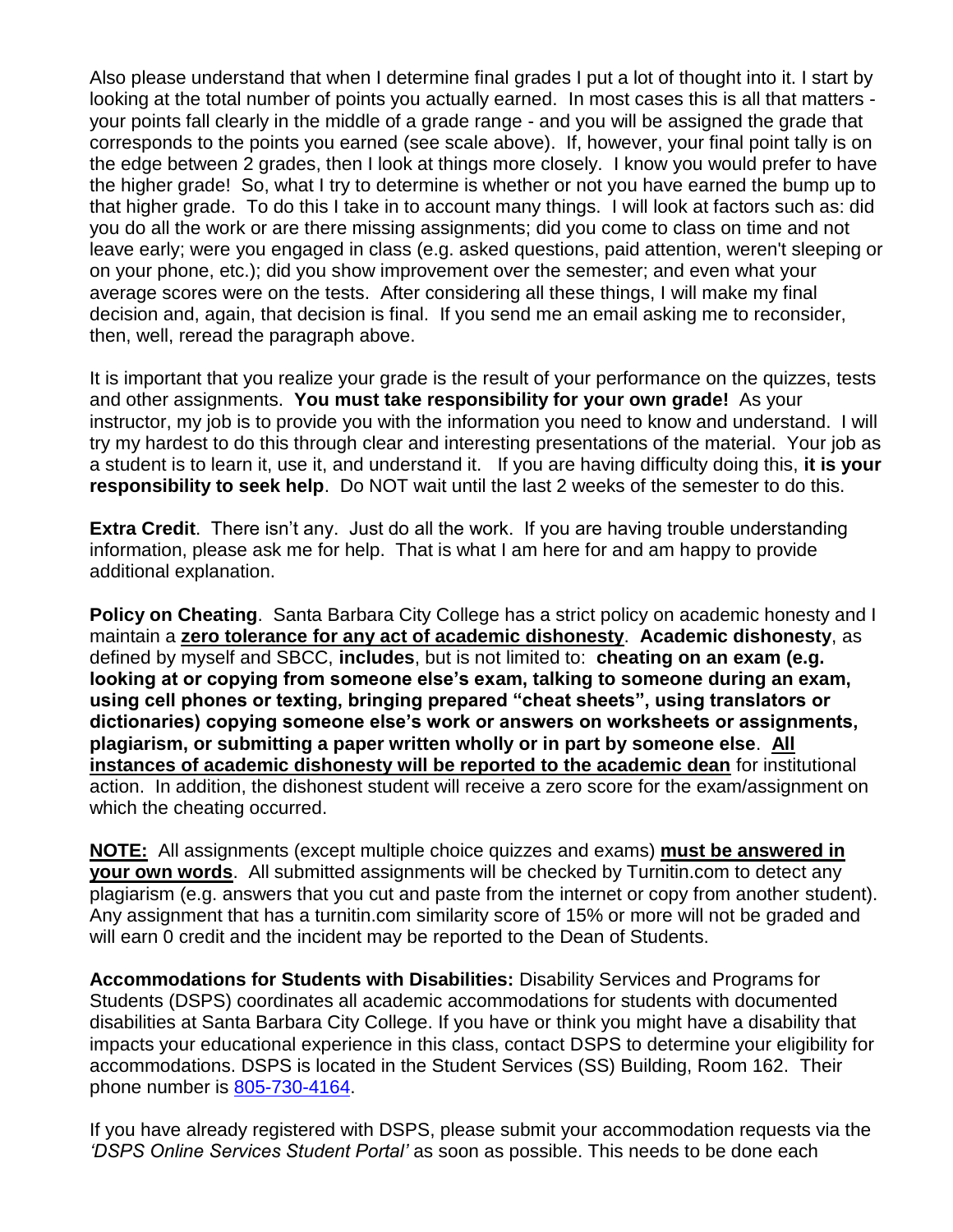semester. *Once submitted and confirmed, make arrangements to visit with a counselor about your specific accommodations.*

Complete this process in a timely manner to allow adequate time to provide accommodations.

### **Student Learning Outcomes:**

- 1. Physical Summarize the physical marine environment on Earth, historically, geologically and chemically (seawater) including how changes may cause phenomena such as El Nino.
- 2. Geographical Describe physical, biological properties & ecological properties of major marine environments such as Coral Reefs, Polar environments, and Deep-sea
- 3. Scientific Method Understand the why & how of the scientific method. Apply the scientific method- ask a question, create a hypothesis, design an experiment, gather data, interpret data.
- 4. Environmental Recognize the interconnected marine environment on Earth by identifying the oceans' major migrators and their adaptations to this lifestyle and by summarizing worldwide marine environmental concerns and solutions.